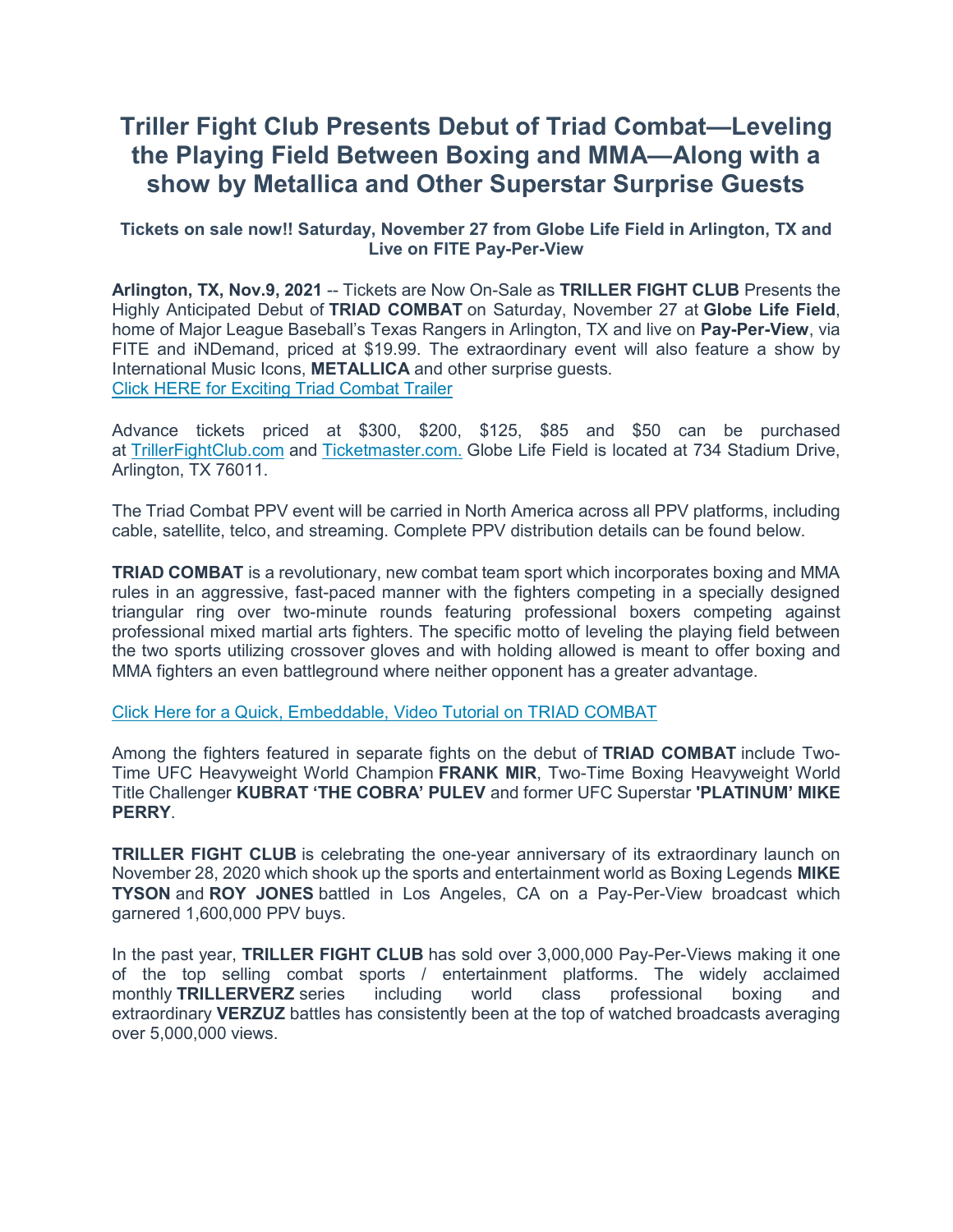The inaugural **TRIAD COMBAT** battles will feature a show which includes one of the biggest acts in musical history; **METALLICA**, currently marking four decades of playing for millions of fiercely loyal fans the world over.

**TRIAD COMBAT** will be produced by the award-winning **NIGEL LYTHGOE**, the **TRILLER FIGHT CLUB** visionary in addition to the producer and creative force behind *American Idol* and *So You Think You Can Dance.*

-------------------------------------

**iNDemand**, the leading transactional video-on-demand and PPV programming provider in North America, will serve as the exclusive U.S. and Canadian cable, satellite, and telco PPV provider for **TRIAD COMBAT**. Fans will be able to order the event on PPV through their existing cable, satellite, and telco PPV providers across the U.S., including **Xfinity, Spectrum, Contour, Fios,** and **Optimum**, among others and from leading operators in Canada.

**TRIAD COMBAT** will be broadcast globally on **FITE**, iNDemand and through all leading Cable, Satellite and Telco Providers in the U.S. and Canada. The suggested PPV retail price is \$19.99.

#### **\*\*HOW TO WATCH THE NOVEMBER 27 – TRIAD COMBAT EVENT\*\***

**TV: Cable, satellite & telco PPV providers, including Xfinity, Spectrum, Contour, Fios, and Optimum (U.S.), among others, as well as leading operators in Canada.**

#### **Worldwide Streaming: [FITE.TV](https://www.globenewswire.com/Tracker?data=4Jb7XG4Te8SnmiUCyVUlYhTiVngyoaoEC4LBYautAqXSX1XMU-U8aNYydd0aiAQYoDwRbn566PULOUAVd5Qhag==) and all FITE mobile, Smart TV, IPTV, game controller and OTT apps as well as the event microsite hub: TrillerFightClub**

This marks the FOURTH time that FITE, iNDemand and Triller will have partnered to bring valuepacked, world-class PPV events to boxing, music, and entertainment fans. iNDemand also served as the cable, satellite, and telco PPV distributor for Triller Fight Club's November 2020 Mike Tyson vs. Roy Jones Jr. event (which landed as the 8th best PPV event of all time), as well as the April 17, 2021 Jake Paul vs. Ben Askren event and the September 11, 2021 Evander Holyfield vs. Vitor Belfort event. FITE handled global digital sales for both events and powered the TysononTriller and TrillerFightClub sites. Fans can order now at [FITE.TV](https://www.globenewswire.com/Tracker?data=4Jb7XG4Te8SnmiUCyVUlYoouLyvW2jra2Ogk6wFk9KoVAz72rGf5tH9Qlf_ivQ6oa12u7TUUsSl5gncoUhwEZIZ-l9xJn7e3GtZzHTtOiXo=) and for the exact start times.

#### **About TrillerNet:**

FITE and Triller Fight Club are owned by TrillerNet, a first-of-its-kind company consolidating technology and content platforms to lead the move to Internet 3.0. TrillerNet pairs the culture of music with sports, fashion, entertainment and influencers through a 360-degree view of content and technology. TrillerNet—which owns the globally popular Triller app used by musicians, celebrities, athletes, and overall culture setters—has more than 300 million users worldwide. The Triller app—unlike other popular short-video apps it is often compared to, encourages its users to post the content created on the app across other social media platforms and websites. The app uses proprietary AI and Machine Learning technology which is uniquely tied to the content rather than the user. By tracking the content, Triller empowers its tastemakers and users to push their content virally to affiliated and non-affiliated sites and networks reaching hundreds of millions of additional users. Data and insights gleaned from the Triller network, its creators, artists and users (from the app and off network) are used to program longer-form content, connect users across the web with the content, and provide unprecedented opportunities for engagement and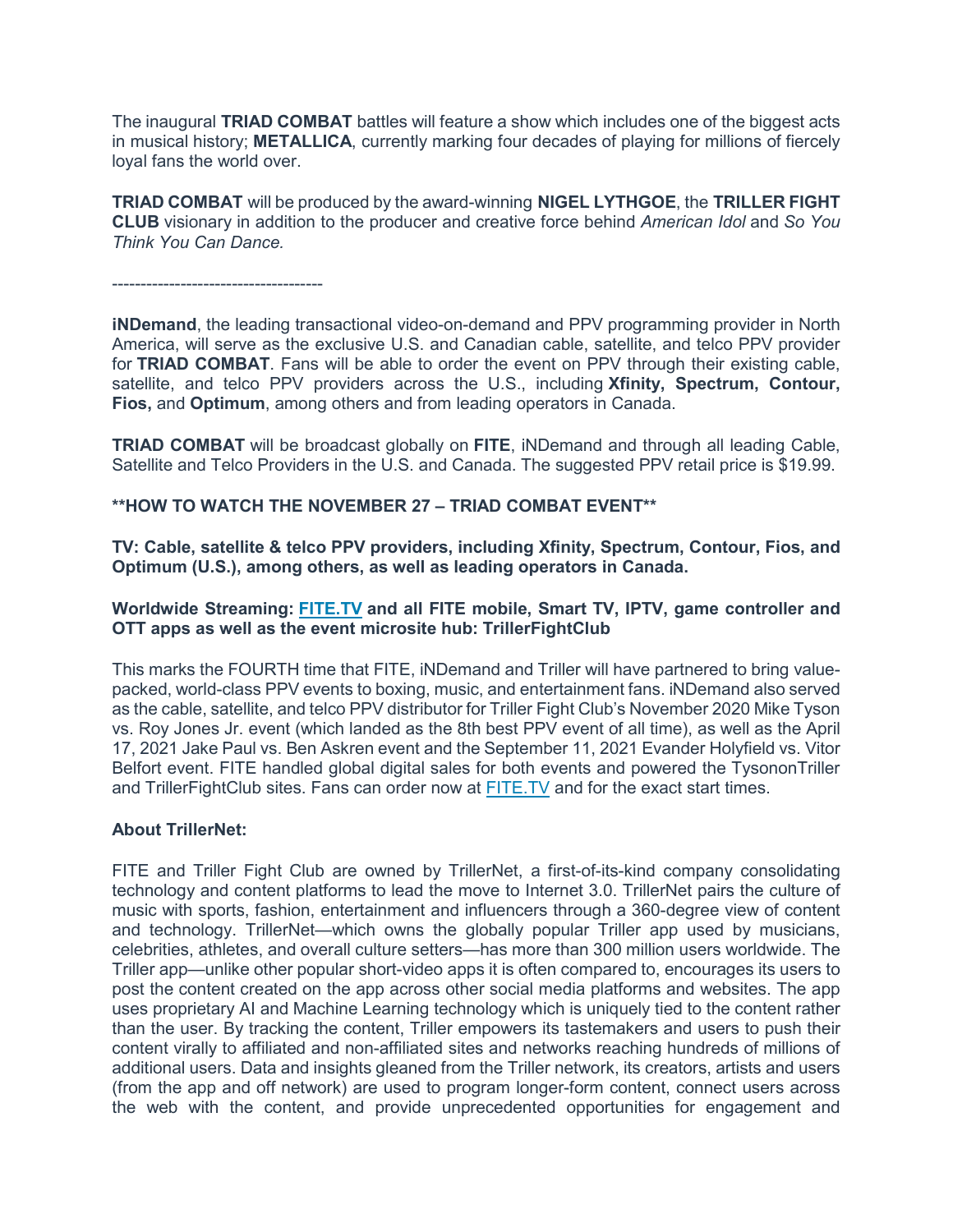monetization. TrillerNet has developed highly successful campaigns that begin with the app and continue throughout the entire content and technology ecosystem with some of the biggest brands in the world, including Pepsi, McDonalds, Weedmaps, DraftKings, L'Oreal, and many others. TrillerNet offers brands a unique content and technology solution, including direct deals with the influencers and celebrities. This branded content journey starts with short-form video and can easily expand into valuable long-form content distributed through the Triller Network, such as liveevent boxing and music PPVs, fashion shows, and episodic reality content on TrillerTV. Some of the more than 65 original half-hour TrillerTV shows include The D'Amelios Family's "Ask a DAM Question," Jennifer Lopez In The Morning, Jake Paul: Staying On Top, 2 Chainz Let's Do It, DJ Khaled's Spreading Love, Hype House's Thomas Petrou's Coffee Talks, Josh Richards' Josh Pong, Ur Lov'd: the Noah Beck Show, Fat Joe's Masterclass, The Perez Hilton Show, and Violet Benson's Too Tired To Be Crazy, among others. TrillerNet additionally owns Verzuz, the massive live-stream music platform launched by Swizz Beatz and Timbaland, and Triller Fight Club (www.TrillerFightClub.com), which launched last year with the highly successful Tyson-Jones Fight which shattered digital PPV records. Other holdings include leading AI-powered customer engagement platform Amplify.ai, and FITE, the premier live event and PPV, AVOD, SVOD streaming platform.

# **About FITE:**

FITE is the premium global platform for live sports and entertainment offering many of the industry's marquee PPV events and SVOD packages with over 5MM registered users. FITE is available worldwide through its iOS, Android and Huawei mobile apps, as well as via Apple TV, Android TV, ROKU, and Amazon Fire TV OTT streaming apps. In addition, FITE supports Shaw Communications' Blue Curve IPTV, LG, Samsung, Vizio SmartCast™, Cox Contour and the Contour Streaming Player, Foxxum, Chromecast, PS4, XBOX, ZEASN, Comcast's Xfinity X1 and Xfinity Flex, Netrange, Vidaa/Hisense, VEWD, Netgem TV, Virgin Media, as well as over 7,000 models of Smart TVs. Available online at [www.FITE.tv.](https://www.globenewswire.com/Tracker?data=TXn1OOxuSm5kxgfpuUPNoBP2l141f2fmIU6qeNxeMJFKZTb1tPYTAKBEOrrr-0zBBnBDbmANc3Mxx8GYRG3DjQ==) FITE is owned by TrillerNet. FITE: It's ON. Follow us on [Twitter,](https://www.globenewswire.com/Tracker?data=Ul8HK5GK57nYBXyEDzpk7ya-Hy5qg5sngBHl1T2Xf6l6NVEe1QvipthPP-pwt0ZAoZ9XI9NGOAMDybczxnSA2w==) [Instagram,](https://www.globenewswire.com/Tracker?data=rprftIyBrFAjruuWECW8j7ewSAV5I9tHA_6yH_BuGzw4ZfDLDGz3AovCZu3h9Gaazx3yYUg2mklP4MAj-UnxJAuKYQK8c8NpTF1RDkkvmsY=) [YouTube,](https://www.globenewswire.com/Tracker?data=OlXU4q9q3s4tLpPqoIRmxEji2CxcV41ioAYyAiPeBGpH2rCkDm50y_GRImzRKaiHLSdw3geERCR9-ZAvb9sFYQ==) [LinkedIN,](https://www.globenewswire.com/Tracker?data=vlbMxV_KrqSv_m3jWQSCvCvYzGvzqkR9GdLJWE5dLlQj9PYQy7WFPKpJ58Z19poMIH1WbvFXSQa-uP931q88HYLjplBHMmgR8Wiv9hcdywg=) and [Facebook.](https://www.globenewswire.com/Tracker?data=JN1qltr5B0xwNxzqHTbhGbrGgNI0HveVQDa-DN64LlRlU5DpzWLzeFdEzGkjVWg9q7gD7q0mh5rXYKdEGcnINg==)

### **About iNDemand:**

iNDemand is an innovative partnership between three of the leading cable companies in the U.S.—Charter Communications, Comcast Cable, and Cox Communications. iNDemand is a company of trusted content aggregators and licensing experts, with unparalleled technical expertise and long-standing relationships with MVPDs, major sports leagues, Hollywood studios, and other entertainment and sports companies across North America. iNDemand delivers great content to more than 80 million homes and has distribution deals with more than 150 companies. For more information, go to [indemand.com.](https://www.globenewswire.com/Tracker?data=qRopXgzMU53fpPiwhO_iB5lqmQTumpqX1YbqvheiS0LCJafhvDXrulJQsDDlVoGsvhW2UZwRDIsxz_SgfyLWTw==)

### **About Globe Life Field:**

Since its opening in the spring of 2020, Globe Life Field has rapidly earned a reputation as one of the top sports and entertainment venues in the United States. A public-private partnership between the City of Arlington and Major League Baseball's Texas Rangers, Globe Life Field is not only the home of the team but also a multipurpose sports and entertainment venue that includes capabilities for hosting numerous local, regional, and national events. It is highlighted by a 5.5-acre one-piece retractable roof that provides climate control, shelter for fans during the hot summer months, and year-round utilization. Groundbreaking for the facility took place on September 28, 2017, and construction was completed in just over 30 months. In its first 18 months